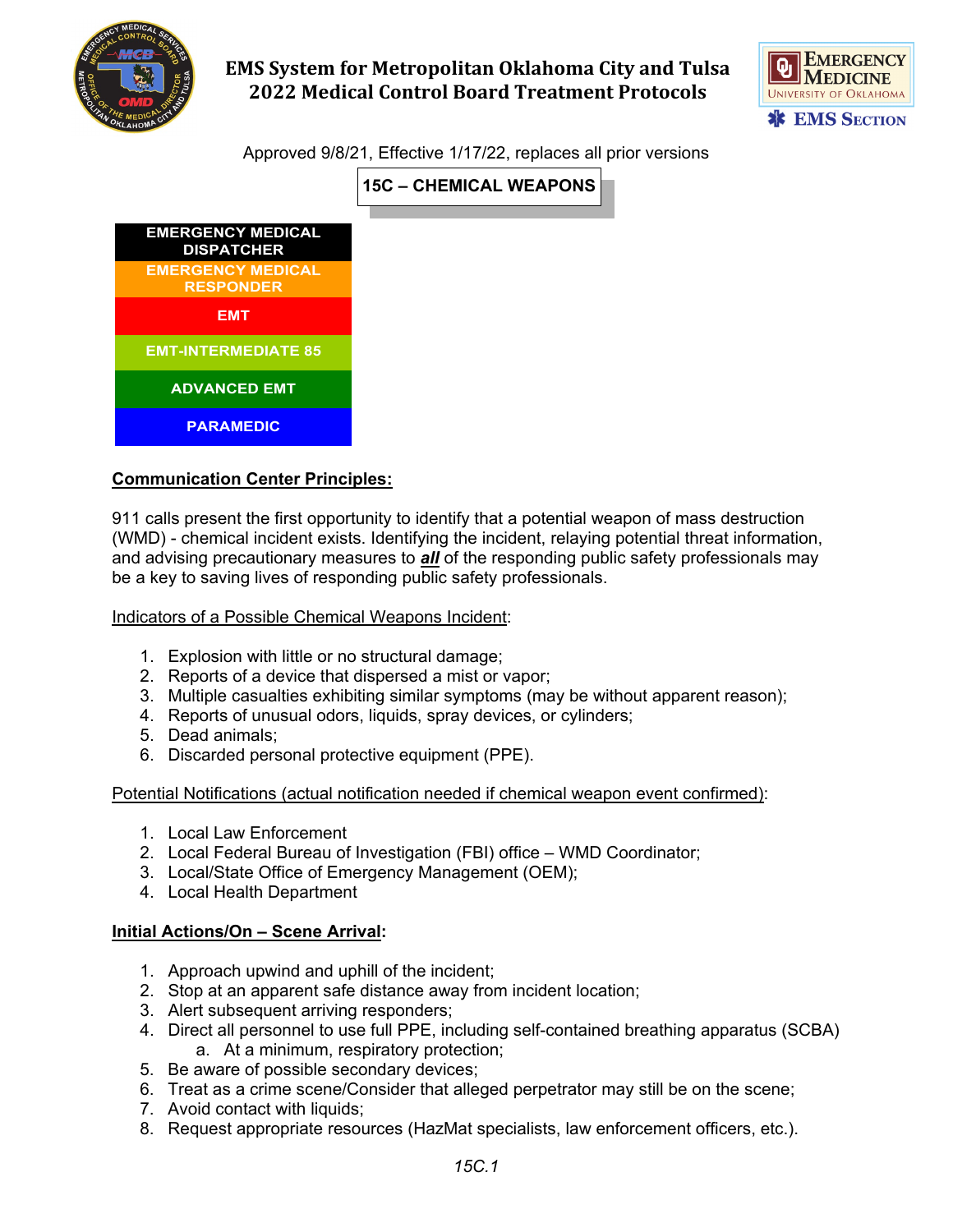



Approved 9/8/21, Effective 1/17/22, replaces all prior versions **PROTOCOL 15C: Chemical Weapons, cont.:**

### **Establishing Incident Command: (Follow Specific Directives of Incident Commander)**

Follow National Incident Management System (NIMS) practices as reflected in local policies. Utilize a Unified Command structure, promoting effective and efficient multi-agency

communications and operations.

Further information through NIMS courses can be accessed at this website: https://www.fema.gov/national-incident-management-system

### **Casualty Rescue: (Follow Specific Directives of Incident Commander)**

As many ambulatory casualties as possible should be removed from the area without rescuers entering the incident site. It should be expected, though, that live, non-ambulatory casualties will be present at any chemical incident.

- 1. Use bull horns and vehicle public address (PA) system to give directions;
- 2. Be alert for secondary devices;
- 3. Determine if there are live victims in the contaminated area;
- 4. Use PPE appropriate for safe rescue PPE level most likely determined by HazMat specialists advising the Incident Commander (IC). The IC evaluates the chemical threat, potential to save lives, risk to responders, and time constraints to achieve each level of responder protection before determining what level of PPE to use to perform rescue operations;
- 5. When safe and appropriate, assist/direct all victims to decontamination and triage area.

### **Decontamination: (Follow Specific Directives of Incident Commander)**

The theories and procedures referred to by the Chemical Weapons Improved Response Program (CWIRP) are based on decontaminating victims using large volumes of water.

Establish decontamination location(s) upwind and uphill of the incident:

- 1. Decontamination personnel must wear appropriate PPE, likely to include SCBA;
- 2. Be alert for secondary devices, weapons, and perpetrators;
- 3. Avoid contact with unknown liquids;
- 4. Decontaminate **(immediately)** casualties with liquid contamination on their skin or clothing. For dry contamination, substance should be brushed off casualty immediately;
- 5. Clothing removal is often the most effective decontamination. Encourage victims to remove clothing at least down to their undergarments;
- 6. Prioritize asymptomatic, symptomatic, and non-ambulatory casualties:
	- a. Coordinate decontamination with EMS triage activities.
	- b. Establish separate technical decontamination for responders away from masscasualty decontamination.

The diagrams on the following page are provided to illustrate commonly recognized methods of mass "wet" decontamination. Follow the directives of the Incident Commander and HazMat specialists in charge of decontamination.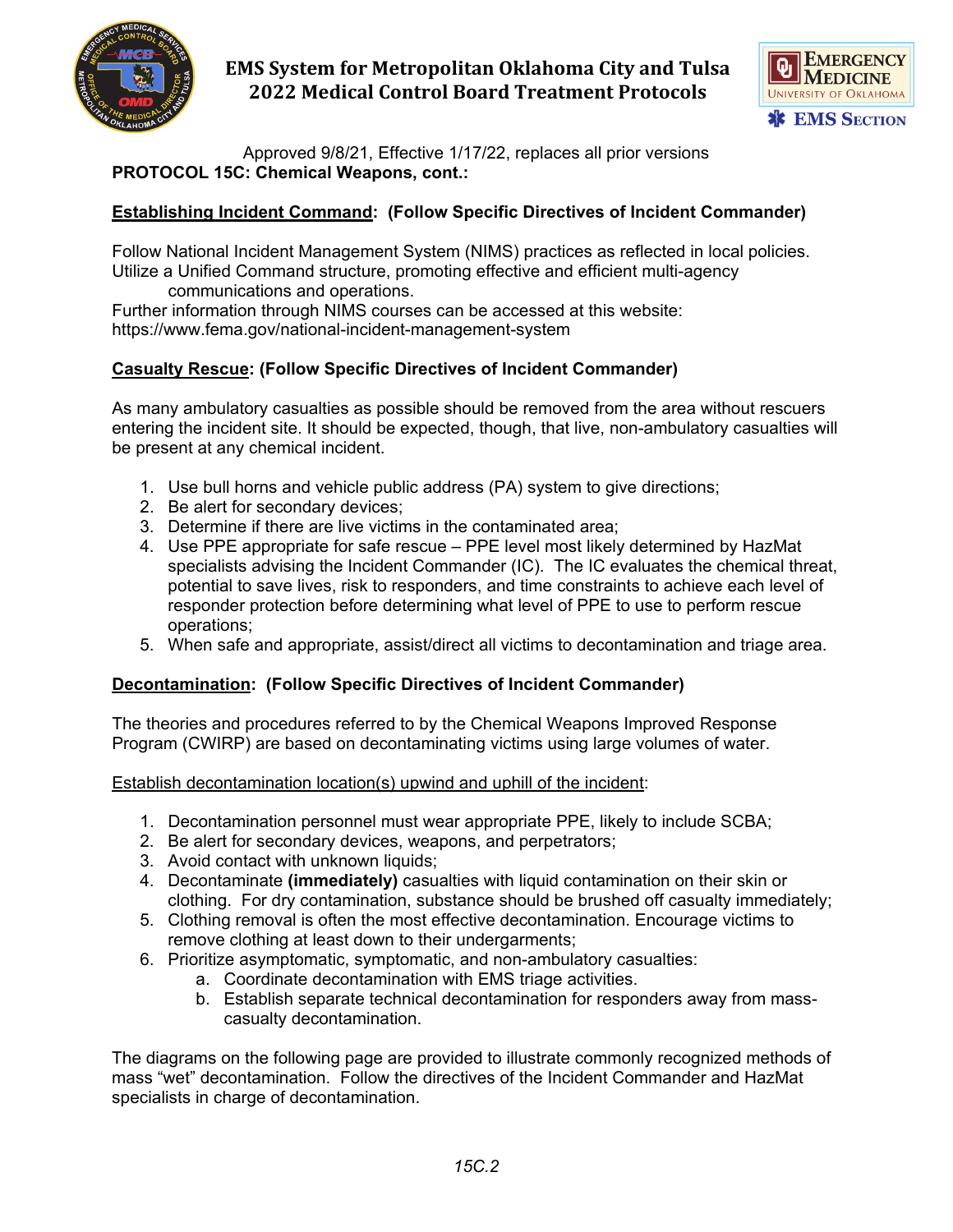



Approved 9/8/21, Effective 1/17/22, replaces all prior versions **PROTOCOL 15C: Chemical Weapons, cont.:**

## LADDER PIPE DECONTAMINATION SYSTEM (LDS)



# EMERGENCY DECONTAMINATION CORRIDOR SYSTEM (EDCS)